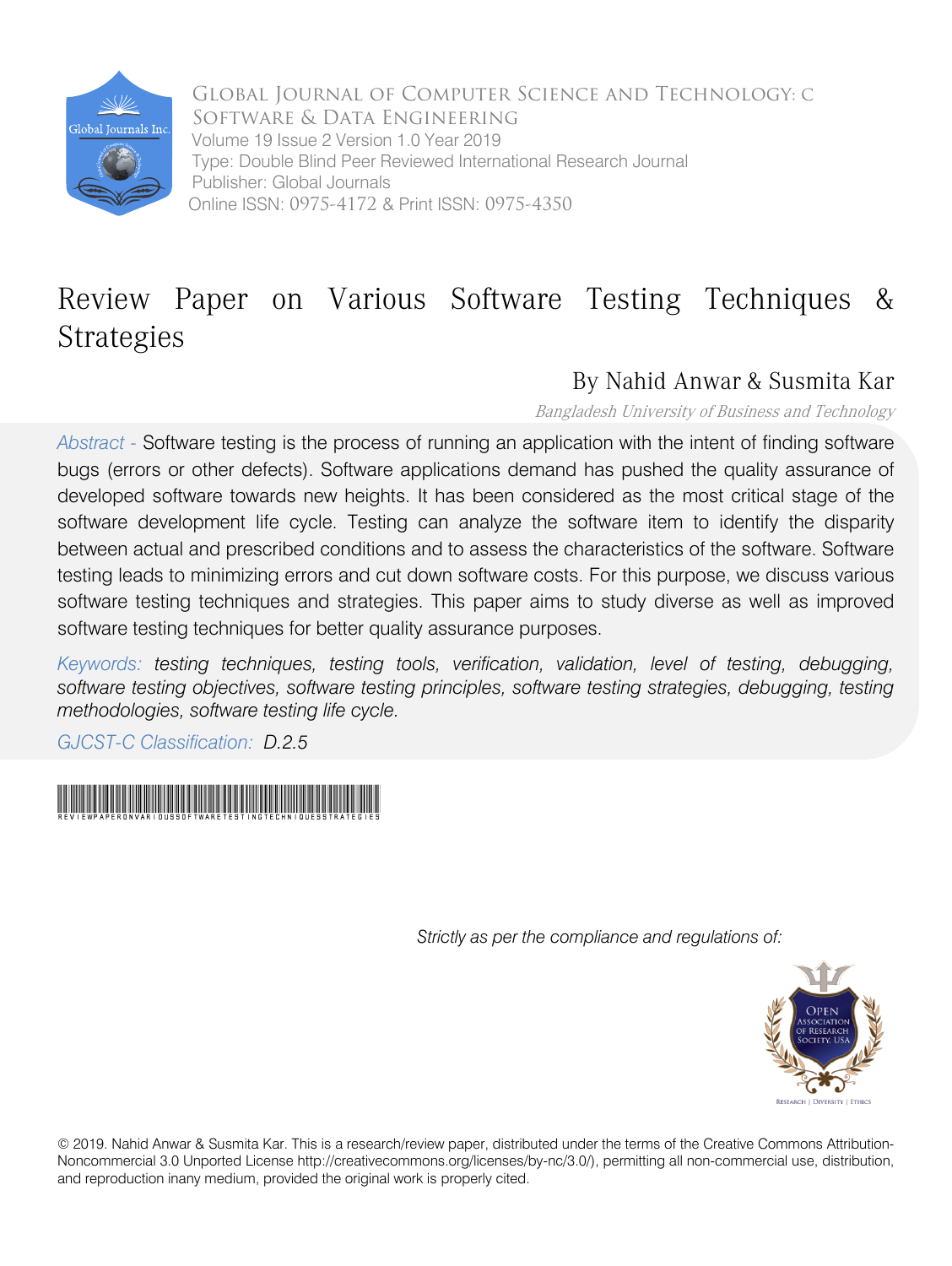# Review Paper on Various Software Testing Techniques & Strategies

Nahid Anwar<sup>α</sup> & Susmita Kar<sup>o</sup>

Abstract-Software testing is the process of running an application with the intent of finding software bugs (errors or other defects). Software applications demand has pushed the quality assurance of developed software towards new heights. It has been considered as the most critical stage of the software development life cycle. Testing can analyze the software item to identify the disparity between actual and prescribed conditions and to assess the characteristics of the software. Software testing leads to minimizing errors and cut down software costs. For this purpose, we discuss various software testing techniques and strategies. This paper aims to study diverse as well as improved software testing techniques for better quality assurance purposes.

*Keywords: testing techniques, testing tools, verification, validation, level of testing, debugging, software testing objectives, software testing principles, software testing strategies, debugging, testing methodologies, software testing life cycle.* 

#### I. Introduction

Oftware development involves developing software<br>against a set of requirements. Software testing is<br>needed to verify and validate that the software that against a set of requirements. Software testing is needed to verify and validate that the software that has been built to meet these specifications. Software testing helps in the prevention of errors in a system. It refers to the process of evaluating the software to find out the error in it. It is also used to analyze the software for other aspects of the software like usability, compatibility, reliability, integrity, efficiency, security, capability, portability, maintainability, etc. Software testing aims at achieving specific goals and principles which are to be followed. In simple words, testing is the process of locating errors in the program. Software Testing is executing the software to (i) perform verification, (ii) to detect the mistakes and (iii) to achieve validation.

- i. *Verification:* It is the process of checking the software concerning the specification. [Verification: Are we making the product, right?]
- ii. *Error Detection:* It is the process of deliberately performing the wrong inputs to check the system's performance.
- iii. *Validation:* It is the process of checking software concerning the customer's expectation. [Validation: Are we making the right product?]

Testing is characterized as a process of assessment that either the definitive system meets it's specified fulfillments initially or not. It is mainly a system beset with the validation and verification process that whether the developed system meets the fulfillments defined by the customers. Therefore, this activity draws the difference between the actual and expected result. So, this is an analysis that provides the associates with the proper knowledge about the quality of the product. Software Testing can also be defined as a risk-based activity. The testing cost and errors can be found in a relationship in figure 1. It is apparently demonstrated that cost rises dramatically in a testing (functional and nonfunctional). The compelling testing goal is to do the optimal amount of tests so that additional testing endeavor can be minimized. From Figure 1, we can say that Software testing is an essential factor in software quality assertion.



#### *Figure 1:* Every Software Project has optimal test effort (Courtesy)

#### *a) Basic Terminology*

*Mistake, Error:* Human makes a mistake. A suitable synonym is an error. It differences between the actual output and the expected output.

*Bug:* It means that when a developer makes the error while coding. It is the state which is responsible for the failure of the specific function.

*Fault:* It is the representation of the error, where representation is the mean of expression that may be diagrams, flow charts, etc.

*Failure:* Failure occurs when a fault is executed.

*Author α σ: Department of Computer Science and Engineering Bangladesh University of Business and Technology. e-mails: nahidanwar007@gmail.com, susmitak275@gmail.com*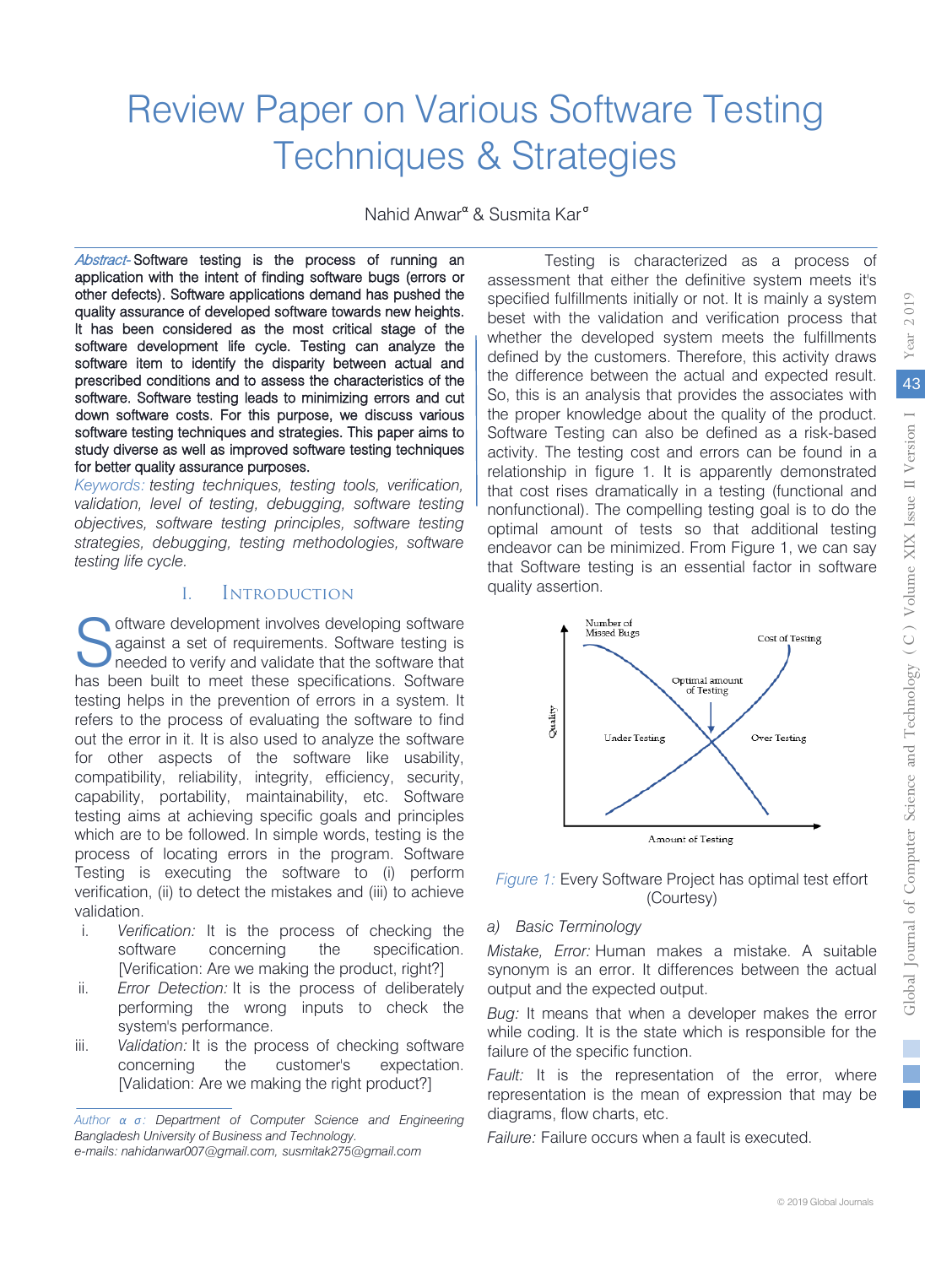#### *b) Software Testing Objectives*

The fundamental objective of software testing is to provide a quality product regarding the reliability estimation and complete verification and validation of the product. The secondary aim of testing includes executing a program with the intent of finding errors and producing a test case which is capable of detecting the undiscovered error as yet.

#### II. Literature Review

In this section, we will outline the previous works of Software Testing. According to "The Theory of Software Testing", testing is the means of showing the presence of errors in the program which can either be performed manually or automatically. It also includes the basic terminology of testing such as automated testing, failure, testing team, and wrong test case selection. This paper focuses on the process that should be followed to test the performance of new software and the entire system. The conclusion of the article is the complete view of software testing, preliminary testing, and user acceptance testing.

#### III. Software Testing Methodologies

The importance of software testing to software quality cannot be overemphasized. After the development of the code, it is mandatory to test the software to identify all the errors, and they must be debugged before the release of the software. Although it is impossible to identify and debug all the errors in the significant software at every phase, it is tried to remove all the mistakes as possible. Testing helps in finding the bugs; it cannot conclude that the software is bug-free. We broadly categorized testing techniques into two parts:

- 1. Static Testing
- 2. Dynamic Testing



#### *Figure 2:* Testing Techniques

1. *Manual Testing (Static Testing):* It refers to the method of testing where the code is not executed. It does not require highly skilled professionals since the actual execution of the system is not done in this process. It starts with the initial phase of the Software Development Life Cycle (SDLC); hence, it is also known as verification testing. The main objective of static testing is to enhance the quality of software products by helping software professionals

to Identify and resolve their errors early in the software development process. Static testing is performed on the documents like Software Requirement Specification (SRS), design documents, source code, test suites, and web page content. It is performed before code deployment. As a result, it provides the evaluation of code as well as documentation. Static testing techniques include:

- i. *Inspection:* It is primarily done to locate defects. Moderators conduct the code walkthrough. In this type of formal review, a checklist is prepared to check the working document.
- ii. *Walkthrough:* It is not a formal process. The authors lead this process. The Author advises the participants through the document according to his or her thought process so that they can accomplish a common perception. It is especially useful for higher-level documents like requirement specification, etc.
- iii. *Technical Reviews:* A professional round of review is operated to check if the code is made in consonance with the technical specifications and norms which may include the test plans, test strategy, and test scripts.
- iv. *Informal Reviews:* It's the static testing technique in which the document is reviewed unofficially, and helpful comments are implemented.
- 2. *Automated Testing (Dynamic Testing):* Dynamic Testing is a kind of software testing technique in which the dynamic behavior of the code is analyzed. In dynamic testing, also known as validation where the actual system is considered. It requires the highly skilled professional with the proper domain knowledge. Dynamic testing involves testing the software for the input values, and output values are analyzed. Progressive testing is divided into two categories:
	- A. White Box Testing
	- B. Black Box Testing
	- C. Grey Box Testing



*Figure 3:* Dynamic Testing Techniques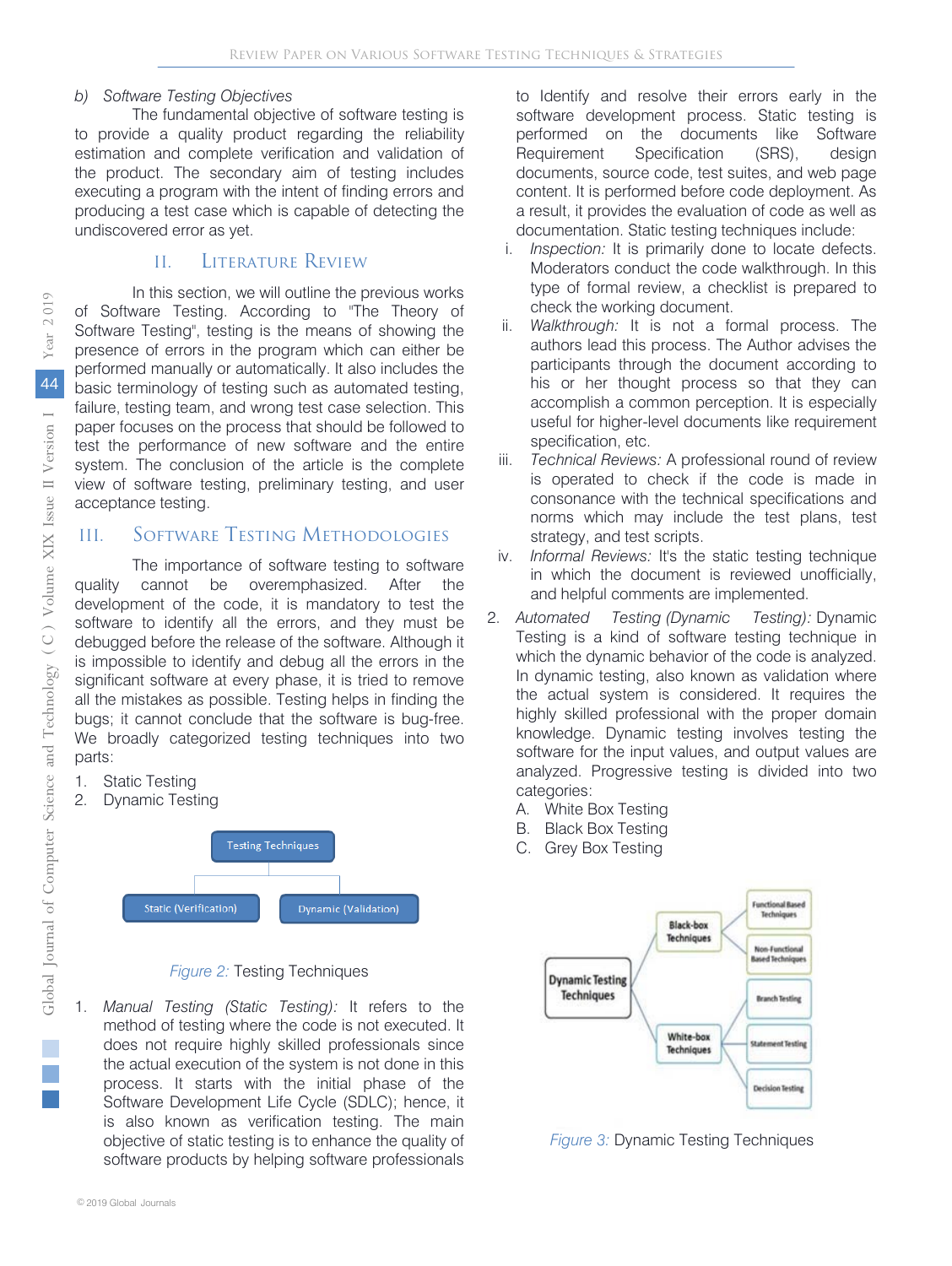#### *a) White Box testing*

Internal specifications and structures of the system are created conspicuous. So, it's acutely costeffective in detecting and resolving problems. Bugs will be found before they cause bickering. Thus, we will summarize this approach as testing software with the data of its internal structure and coding. White box testing is also familiar as precise box analysis or white box analysis or glass box testing or transparent box testing, and structural testing. It's an approach for finding errors within which the tester has complete data. This technique isn't used much for debugging in large systems and networks. Different types of white box testing include basis path, loop testing, control structure testing, etc. White-box testing tests internal constructions or workings of a program because programming skills and the domestic context of the system are used to design test cases. The tester appoints inputs to apply paths through the code and finalize the appropriate outputs. This is akin to testing nodes in a circuit. White-box Testing can be used at the unit, integration and system levels of the software testing process. It usually is done at the unit level. Although this approach of testing can expose many errors, it may not identify the missing requirements and unimplemented parts of the specification.

White-box Testing includes the following approaches:

- ❖ Application Programming Interface testing tests the application using public and private APIs by creating tests to satisfy some criteria for code coverage.
- Fault Injection Methods Introducing faults to gauge the efficacy of testing strategies intentionally.
- Code coverage tools can assess the integrity of a test suite that was created with any method, including black-box testing. This grants the software team to check the parts of a system that are rarely tested and assures that the most important function points have been verified.
- Function coverage is the approach which informs on functions that have been executed.
- Statement coverage is the approach which informs the number of lines executed to complete the test 100 per cent. It assures that all code paths or branches are executed at least once. This helps to ensure correct functionality.

#### *Advantages:*

- 1. It exposes an error that is hidden in code by eliminating extra lines of code.
- 2. Maximum coverage is obtained during test outline writing.
- 3. The developer discreetly gives reasons for implementation.

#### *Disadvantages:*

- 1. An experienced tester is required to carry out this procedure because knowledge of internal structure is needed.
- 2. Many paths will remain untested since it is challenging to look into every pros and con.

#### *b) Black Box testing*

A black box testing is a testing in which internal specifics and workings aren't known or accessible to its customer. It supports specifications and output needs. The fundamental purpose is to identify the requirements of the system. Black box testing has very little or no data on the inner logical structure of the system. Thus, it solely checks the basic features of the system. It assures that every input is appropriately accepted and outputs are correctly produced. Black-box testing checks the functionality without any knowledge of the internal implementation. The testers only have an understanding of what the software is supposed to do, not how it does it. This is solely done based on customers' aspect. The tester only knows the set of inputs and specific outputs.

Black-box testing methods include:

- i. *Equivalence Partitioning:* This technique divides the input domain of a program into equivalent classes from which test cases can be derived. Thus, it can minimize the number of test cases.
- ii. *Boundary Value Analysis:* It targets the testing at borders, or where the extreme boundary values are chosen. It comprises of minimum, maximum, error values, and typical values.
- iii. *Fuzzing:* This approach takes random input to the application. It is used for characterizing implementation bugs, using malformed or semimalformed data injection in an automated or semi-automated session.
- iv. *Orthogonal Array Testing:* In this technique, the input domain is minimal but too large to accommodate exhaustive testing.
- v. *Cause-Effect Graph:* This testing technique begins by generating a graph and establishing the relation between effect and its causes.
- vi. *All Pair Testing:* The main objective is to have a set of test cases that covers all the pairs. Here, test cases are designed to execute all possible discrete combinations of each couple of input parameters.
- vii. *State Transition Testing:* This testing approach is useful for the navigation of a graphical user interface.

#### *Advantages:*

- 1. Testers do not need to know specific programming languages. Testing is done from a user's point of view.
- 2. It helps to find out any ambiguities or inconsistencies in the requirement specifications.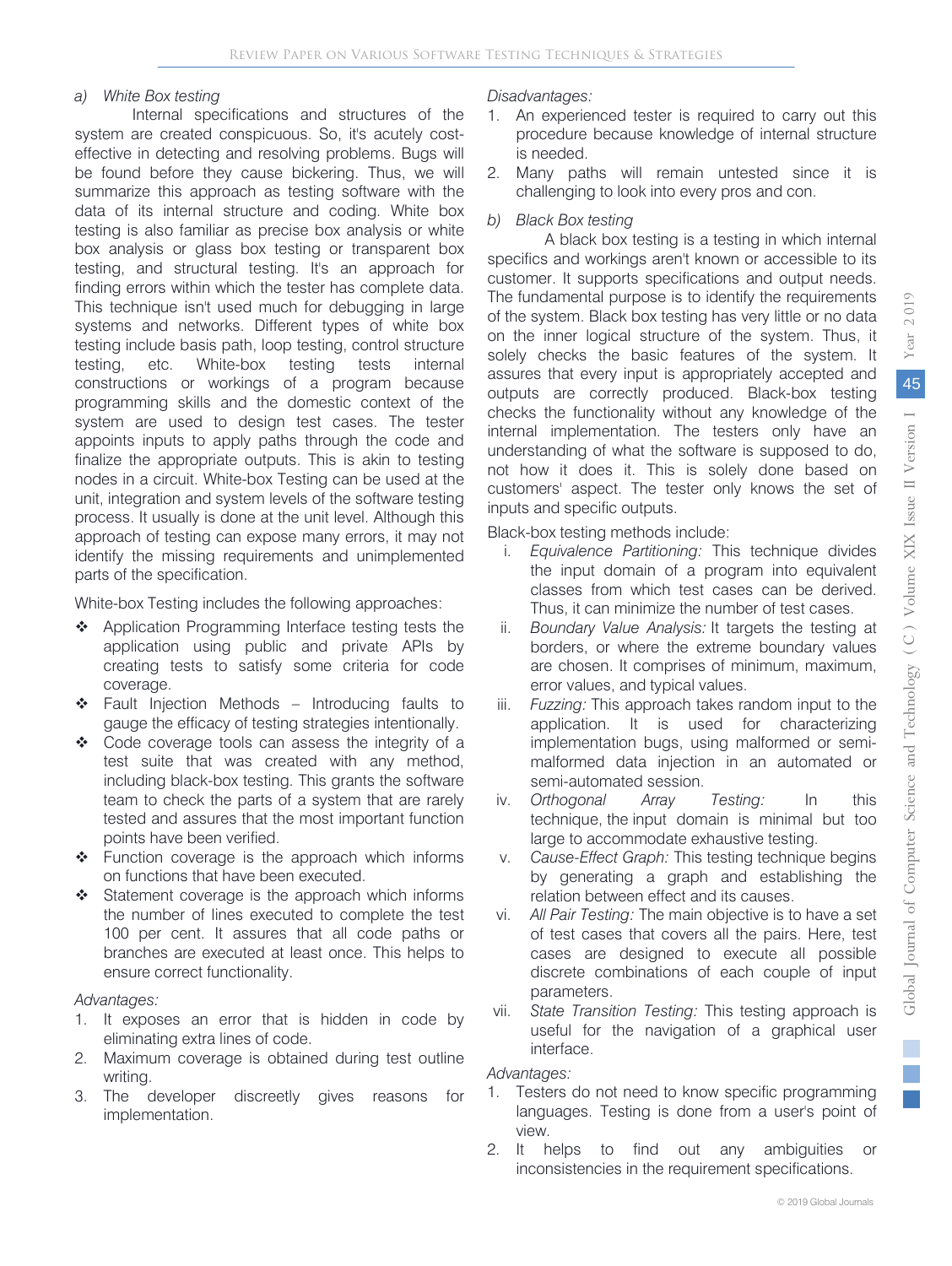3. Programmer and validators both are independent of each other.

*Disadvantages:*

- 1. Test cases are difficult to design without fair stipulations.
- 2. Probability of having the repetition of tests that are already done by the programmer.
- 3. Here, some parts of the back end are not tested at all.

#### *c) Grey-Box Testing*

*Gray* box testing is the technique of testing the software with limited knowledge of the internal structure and design of the application. It is defined as a testing software package which has some data of its internal logic and underlying code. It uses internal information structures and algorithms. This approach holds necessary conducting integration testing between two or more modules of code written by totally different developers. This approach includes reverse engineering to work out on the boundary values. Grey box testing is unbiased and non-intrusive.

Grey-box Testing has the knowledge of internal data structures and algorithms for purposes of designing tests while executing those tests at the user level. The tester does not have full access to the software's source code. The following are some subtypes of grey-box testing:

- i. *State-Model-Testing:* It examines each method of an object, transition & transition paths at each state of an object.
- ii. *Class-Diagram Testing:* It examines all the derived classes of the base class.
- iii. *Sequence-Diagram Testing:* It examines all the methods occurring in the sequence diagram.
- iv. *Thread-Based Testing:* In this approach, all the classes of single Use-Cases are integrated and then testing is performed. This approach is going on until all the courses of all Use-Cases have been considered.
- v. *Use-Based Testing:* In this testing, the testing on the classes that either needs the services from other courses or does not need any services are performed.

#### *Advantages:*

- 1. It implements the combined benefits of black-box and white-box testing techniques.
- 2. In grey box testing, the tester can design high test scenarios.
- 3. Testing is unbiased.

#### *Disadvantages:*

- 1. Test coverage is limited because the access to source code is not available.
- 2. Many program paths remain untested.
- 3. The test cases can be redundant.

3. *Nonfunctional Testing Techniques:* It is a type of testing which is performed to test various attributes of a system like stress, load, etc. Nonfunctional testing is performed at all test levels. It is concerned with the nonfunctional requirements and is explicitly modeled to assess the readiness of a system according to the various criteria which are not covered by functional testing.



*Figure 4:* Non-functional Testing Techniques

- a) *Performance Testing:* It assesses the entire performance of the system. It is used to evaluate the system's performance under a specific workload.
- b) *Load testing:* A load test is performed to ensure the load taking the capacity of a particular order. Load testing is performed to determine the behavior of the system under normal as well as peak load conditions.
- c) *Endurance Testing.* It is the type of testing performed to determine the system's behavior after a particular time. For example, a method is working perfectly fine in the initial first hour, but the performance decreased after three hours of execution.
- d) *Stress Testing:* It is performed to determine the system performance beyond standard operational capacity, often to a breaking point. It is concerned with the system's load taking ability.
- e) *Security Testing:* Security testing is done to assess that the system is safe or not. It is a process that is concerned with the fact that an information system protects data and maintains functionality as intended.
- f) *Recovery Testing:* Recovery testing is performed to check the recovery of the system after the crash or hardware failure. In this type, the software is forced to fail under a given circumstance and then finally, the recovery is tested.
- g) *Compatibility Testing:* Compatibility testing is concerned with checking the system's compatibility with the rest of the environment. It checks the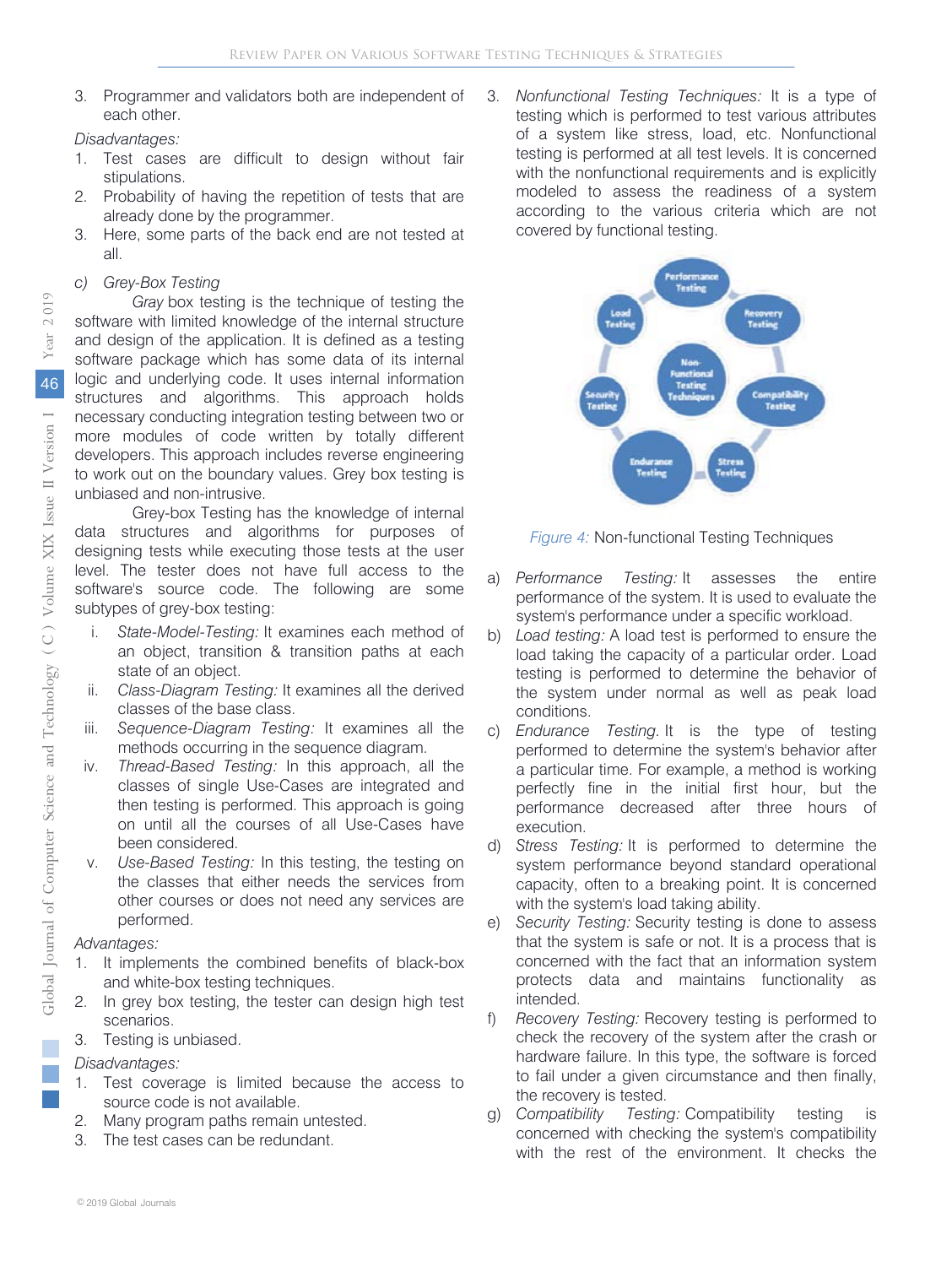harmony of the developed system with the various other components such as hardware, additional software, DBMS and operating system, etc.

#### IV. Software Testing Strategies

Software Testing strategies provide a method of integrating software test case design methods into a well-planned Series of steps that can result in the successful construction of software. It provides the road map for testing. The software testing Strategy should be pliable enough to develop a customized testing approach. The software testing strategy is actually produced by project managers, software engineers, and testing specialists. There are four different types of software testing strategies:

- 1) Unit testing
- 2) Integration testing
- 3) Acceptance/Validation testing
- 4) System testing
- 1. *Unit testing*

Unit is the smallest testable part, i.e. the most modest collection of lines of code which can be tested. Unit testing is done by the developer as the proper knowledge about the core programming designing is required. Generally, unit testing is considered as a white-box testing class because it is partisan to evaluate the code as implemented rather than assessing conformance to some set of requirements.

#### *Benefits of Unit Testing:*

- 1) Cost-effective testing technique.
- 2) Simple testing technique because the smallest testable unit of the code is tested here.
- 3) Individual parts are tested when necessary, without waiting for another part of the system.
- 4) Unit testing can be performed in parallel by fixing problems simultaneously by many engineers.
- 5) Detection and removal of defects are much costeffective compared to other levels of testing.
- 6) Be able to take advantage of several formal testing approaches available for unit testing.
- 7) Clarify debugging by limiting to a small unit the possible code areas in which to search for bugs.
- 8) Be able to test internal logic that is not easily reached by external inputs in the broader integrated systems.
- 9) Attain a high level of structural coverage of the code.
- 10) When debugging severe problems, it avoids lengthy compile-build-debug cycles.

*Unit testing techniques:* Unit testing uses several effective testing techniques. The testing techniques categorize into three types:

- i. Functional Testing
- ii. Structural Testing
- iii. Heuristic or Intuitive Testing

#### 2. *Integration testing*

Integration testing is an efficient technique for constructing the program structure as well as to perform tests to uncover errors related to interfacing. The objective of integration testing is to integrate the unit tested component and tested them as a group. Different Integration testing Strategies are:

- a) Top-down Integration testing
- b) Bottom-up Integration testing
- a) *Top-down Integration:* It is an incremental procedure to build a program format. Formats are integrated by moving downward through the fabric, beginning with the main control module. Modules subordinate to the central control module are incorporated into the structure in either a depth-first or breadth-first manner. The integration activity is performed in a series of five steps:
	- i. The main control format is used as a test driver, and stubs are substituted for all components directly subordinate to the central control module.
	- ii. Depending on the integration techniques, selected subordinate stubs are replaced one at a time with actual parts.
	- iii. Tests are conducted as each element is integrated.
	- iv. On completion of each set of experiments, another stub is replaced with the real component.
	- v. Regression testing may be managed to ensure that new errors have not been introduced. It is not as relatively straightforward as it looks. In this logistic problem can arise. The problem occurs when testing a low-level module that requires checking the upper level. Stub replaces low-level modules at the beginning of top-down testing. So no data can flow in an upward direction.
- b) *Bottom-up Integration:* It begins development and testing with atomic modules. Since modules are integrated from the bottom-up, processing required for elements subordinate to a required level is always available. The following steps are implemented with bottom-up integration strategy:
	- i. Low-level components are combined into clusters so that they can perform a specific software sub-function.
	- ii. A driver is reported to coordinate test case input and output.
	- iii. The group is tested.
	- iv. Drivers are detached, and clusters are combined moving upward in the program structure.
- 3. *Acceptance testing*

In this approach, testing is carried out to authenticate whether the product is developed as per the standards and detailed criteria and meets all the requirements specified by the user. The user carries this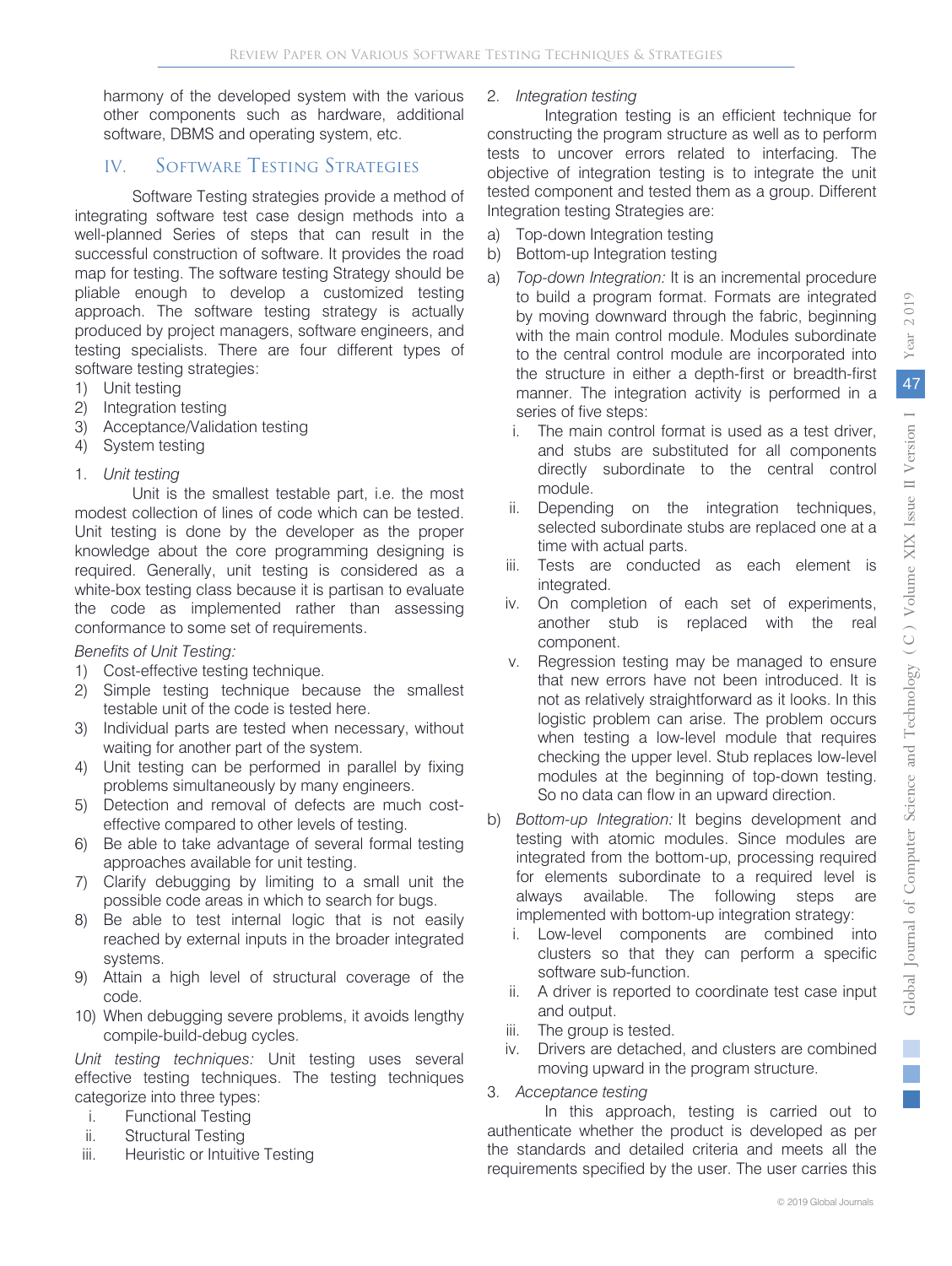type of testing where the product is developed externally by the third party. Acceptance testing falls under the black-box testing approach, where the user is not very much involved in the internal working of the scheme. Acceptance testing approach is also known as validation testing, QA testing, final testing, factory acceptance testing and application testing, etc. In software engineering, acceptance testing may be executed at two different levels; one at the system provider level and another at the end-user level.

#### *Classification of Acceptance Testing:*

- i. *User Acceptance Testing:* User acceptance testing is an essential step before the system is finally deployed to the end-user. User acceptance testing is generally done by the actual software uses to ensure that it can handle the specified task in the real world scenarios.
- ii. *Alpha Testing & Beta Testing:* QA teams or developers generally have done this type of testing. Unit testing, Integration testing and System testing combine name as alpha testing. Alpha testing is conducted in the presence developers and in the absence of users. In this testing, the following criteria are examined such as spelling mistakes, broken lines, cloudy direction etc.

After completing the alpha testing successfully, beta testing is performed. Beta testing is conducted by real users who actually handle the software in realworld scenarios. The customers provide their assessment to the developer for the outcome of the experiment. It is also known as field testing. Feedback from the users is used to improve the performance of the system/product before it is released to other users/customers.

- iii. *Operational Acceptance Testing:* Operational acceptance testing (functional preparedness testing) is an approach of assuring all the specified processes and procedures of the system are in place to allow user/tester to use it.
- iv. *Contact and Regulation Acceptance Testing:* The system is tested against the required criteria as mentioned in the contract document and also proved to check if it meets all the government and local authority rules and regulations, even all the essential standards.

#### 4. *System testing*

System testing is a level of software or hardware testing where testing is conducted on a complete, integrated system to assess the system's compliance with its specified requirements. System testing falls within the category of black-box testing. The purpose of system testing is to evaluate the system compliance against the specified requirements.

Some of the Different types of system testing are as follows:

- i. Recovery testing
- ii. Security testing
- iii. Graphical user interface testing
- iv. Compatibility testing
- i. *Recovery Testing:* In this process of testing an application is able to recover from crashes, hardware failures and other similar problems. If recovery is automatic, re-initialization, checkpointing mechanisms, data recovery, and restart are evaluated for correctness. Recovery testing force the software to fail in a variety of ways to assess that reconstruction is performed correctly.
- ii. *Security testing:* Security testing tries to evaluate those protection mechanisms built into a system will protect it from erroneous penetration. During security testing, the tester individually desires to penetrate the system. The validator may try to acquire passwords through external clerical means; may attack the order with custom software designed to breakdown any defenses that have been constructed; may overwhelm the system, thereby denying service to others; The goal of security testing is to identify the threats in the system and measure its potential vulnerabilities.
- iii. *Graphical user interface testing:* In this testing approach, the product's graphical user interface is involved to ensure it meets its written specifications. GUI testing attempts to check the screens with the controls like menus, buttons, icons, and all types of bars - toolbar, menu bar, dialogue boxes, and windows, etc.
- iv. *Compatibility testing:* Compatibility testing is concerned with checking the system's compatibility with the rest of the environment. It checks the harmony of the developed system with the various other components such as hardware, additional software, DBMS and operating system, etc.

#### V. Discussion

In this section, the difference between testing and debugging is shown. Software testing is a process of executing a program in order to identify whether it meets the specified requirement or not. The test case design is conducted, a strategy can be defined, and results can be evaluated against prescribed expectations. Debugging is the process of fixing the problems that are found during the software testing process. It is a consequence of successful testing. That is when testing uncovers a defect, debugging is the process that leads to the removal of the error. The debugging process can be done by the programmer or the developer. Based on the defect that is reported, the developers try to find the root causes of the error to